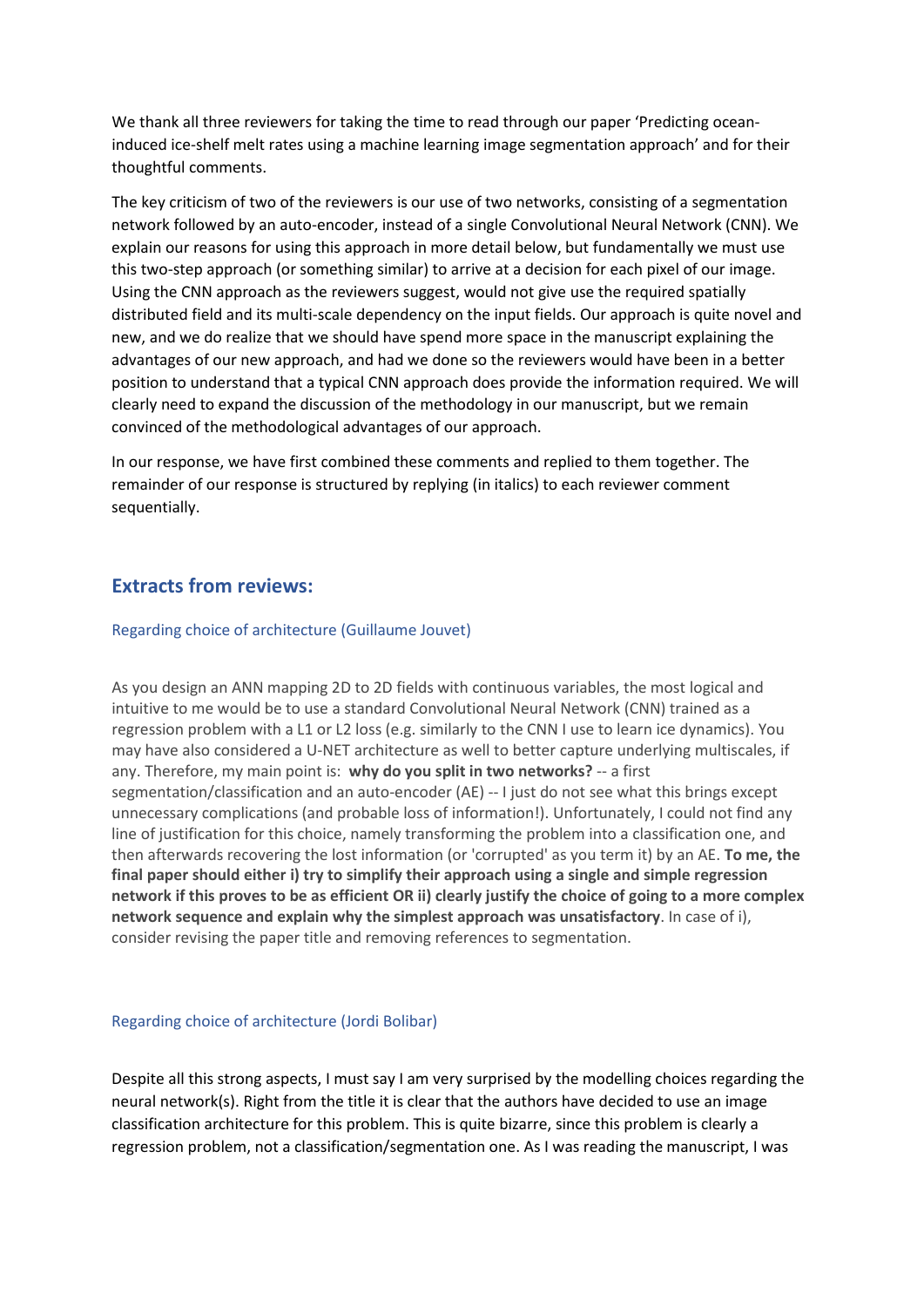expecting the authors to explain such a strange choice, but I could not find any justification for that choice.

This has been by far the most striking feature of this manuscript. The authors have chosen to use an image classification network for a regression problem. From the results, this method seems to work, but in order to do so the authors have had to "force" the architecture into this problem, resulting in some awkward modelling strategies. Since there is no justification for this choice, there might be two potential explanations to this: (1) The authors have a clear strategy behind this, but did not explain it in the main manuscript. (2) The authors have re-used an already existing architecture (a very common and totally correct ML practice) from image classification, and tried to apply it to this problem without knowing that it was designed for a completely different task. I would like to know the exact reasons behind this choice, but on the meantime I will try to argue why I think such an architecture is not the best choice for this task.

Deep learning models can be applied to two main different types of problems: classification and regression. Classification is the most popular one, involving a nonlinear transformation of input data into a new space, in which a segmentation is performed based on a specific number of classes or labels in a supervised or unsupervised manner. On the other hand, regression models are in general less well known, and they are more challenging to train, validate and apply to physical systems. While the validation of a classification model is quite straightforward, since it is very easy to verify if the labels are accurate or not, this is not true for a regression problem. Regression problems for physical systems are trickier to validate, as one needs to make sure that the model is learning the physical relationships for the right reasons.

The fact that the authors chose a classification model for a regression problem has a series of consequences which add unnecessary complexity to the modelling framework:

• The discussion on the choice and impact of the number of classes for the first network could have been completely avoided just by choosing a regression model. Since the modelled variable (melt) is a continuous variable, it does not make sense to model it in a discrete way with a classification framework.

• The authors compensate this strange choice by adding a second neural network, an autoencoder, in order to interpolate the discrete classes obtained by the first network. As for the previous point, this second network could have been directly discarded if a regression model had been chosen.

• The model(s) presented in this study do seem to work, but I cannot help wondering how simpler and potentially faster might have been a solution with a regression network.

Since everything else in the study is well conceived, the model seems to work and the authors have even verified the physical plausibility of the learnt model, I do not think these reasons above are enough to deny publication. However, I would ask the authors at the very least to clearly explain in the discussion the reasoning behind this strange choice and comment on what the use of a regression model could imply for such a modelling framework.

Moreover, if the authors think it is something relatively simple to achieve, I would encourage them to re-train a regression CNN to see if the results are improved. In lines 357-359, the authors mention that they trained a single CNN that performed the same tasks as both networks. If that is really the case, that should be a regression network, otherwise it would not be possible to go from a continuous input to a continuous output. They also mentioned that such a network proved harder to train. It would be interesting to know if that is because they simply re-used the same architecture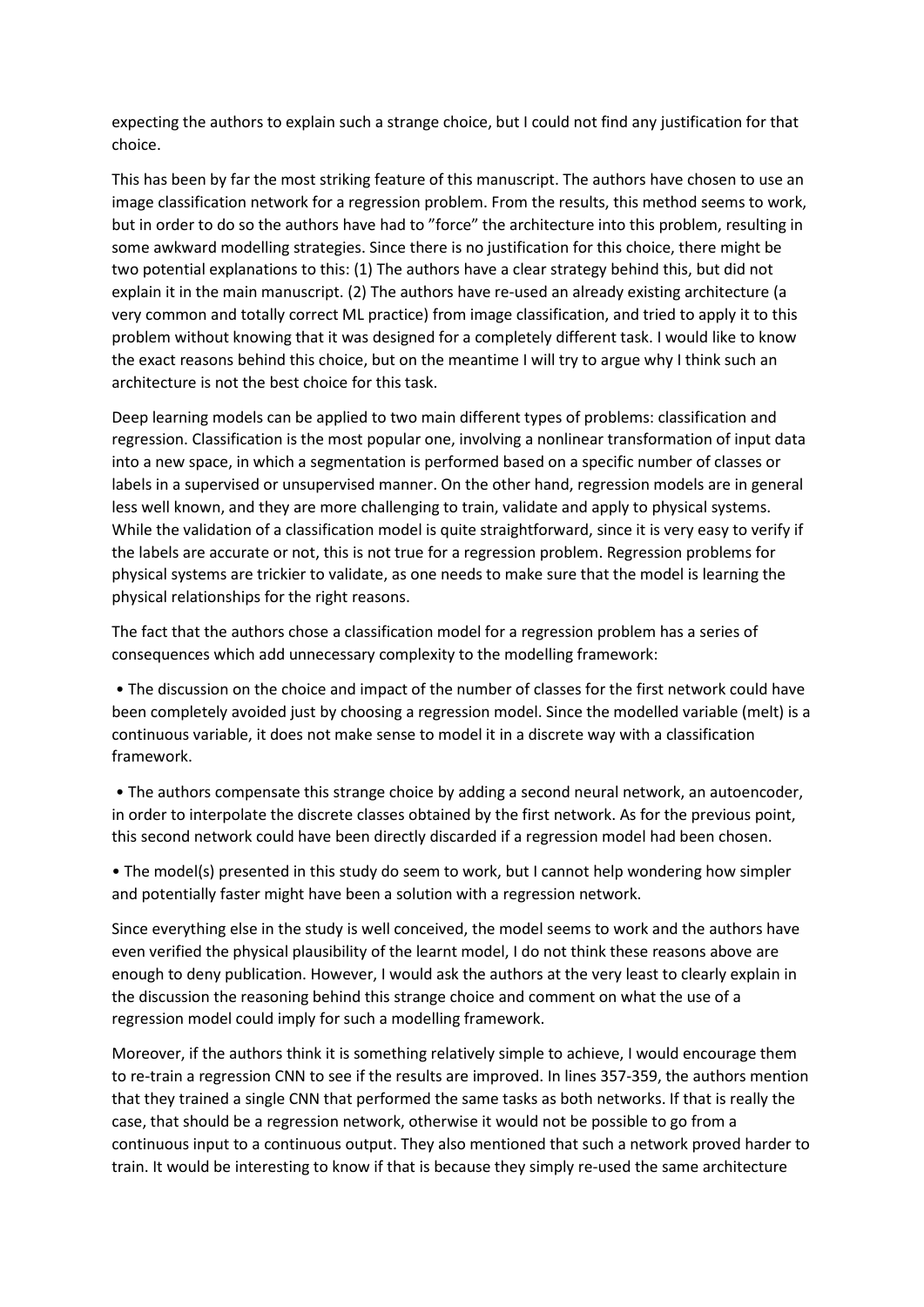with some minor changes (e.g. just changing some activation functions), or if they chose a specific architecture suited to regression problems. As I said, training and validating regression networks is often trickier, but it is very likely that this might result in a better model. I will not enforce these changes, due to the above mentioned reasons. If they decide that it is too much work and they would rather keep the current model, then this should be clearly added in the discussion as a future perspective, including the current shortcomings of the model. The current model is overly complicated for this problem. A regression model would largely simplify the modelling pipeline, and could potentially result in a more accurate and expressive model.

# **Our response regarding the choice of architecture**

*The main concern raised by reviewers Jordi Bolibar and Guillaume Jouvet was regarding the choice of network architecture used to predict melt rates. The approach we present in the paper is to combine two networks: a segmentation network that takes input images and returns labelled melt rates and an autoencoder that takes these labelled melt rates and converts them to a continuous melt rate field. Jordi and Guillaume question why we did not use a simpler network, for example a CNN or regression network.* 

*The motivation behind our choice of a segmentation network is to extract information from our input fields at multiple spatial scales. A typical CNN architecture is made up of several convolutional layers with the final layer being a fully connected network. Each convolutional layer learns the features in the image from the previous layer. The convolutional layer learns to detect features from the incoming image, and this is repeated in every layer until the final layer which typically takes on the role of decision maker, for example, to classify the image as a cat or dog. The convolutional layers perform feature extraction while the last layer is the decision maker. As the input image is passed from layer to layer in the CNN, the information in the image tends to be progressively more abstract and sparser such that some information is lost at the end. Most common CNNs only give a single output as a global decision for the whole input image. In other words, they generally do not make a decision for every single pixel of the image.* 

*The segmentation network (segnet) overcomes both limitations. As the input image passes through the convolutional layers, the features are firstly extracted at different spatial scales and therefore, the extracted features at every layer become more meaningful, representable and interpretable by humans. In addition, the features from different spatial scales (coming from different convolutional layers) are progressively reconstructed at the decoder stage. This effectively enables the segnet to learn and internalise a multiscale spatial representation of the inputs representing bathymetry, ice shelf draft, temperature and salinity. The last layer of Segnet classifies every pixel of the penultimate layer's features into one-of-N labels.*

*While a CNN is not limited to classifying images, for example the model by Jouvet (2021), they are limited to operating on the same region of an image, defined by the filter size. Here, therefore, is the great advantage of using a segmentation network: the CNN filters in the segmentation network architecture operate at multiple spatial scales.*

*The magnitude and spatial distribution of melt rates beneath an ice shelf is inherently a problem determined by processes at multiple spatial scales. Some are entirely local: for example the difference between the local melting point and ocean temperature, or the local ice shelf slope;*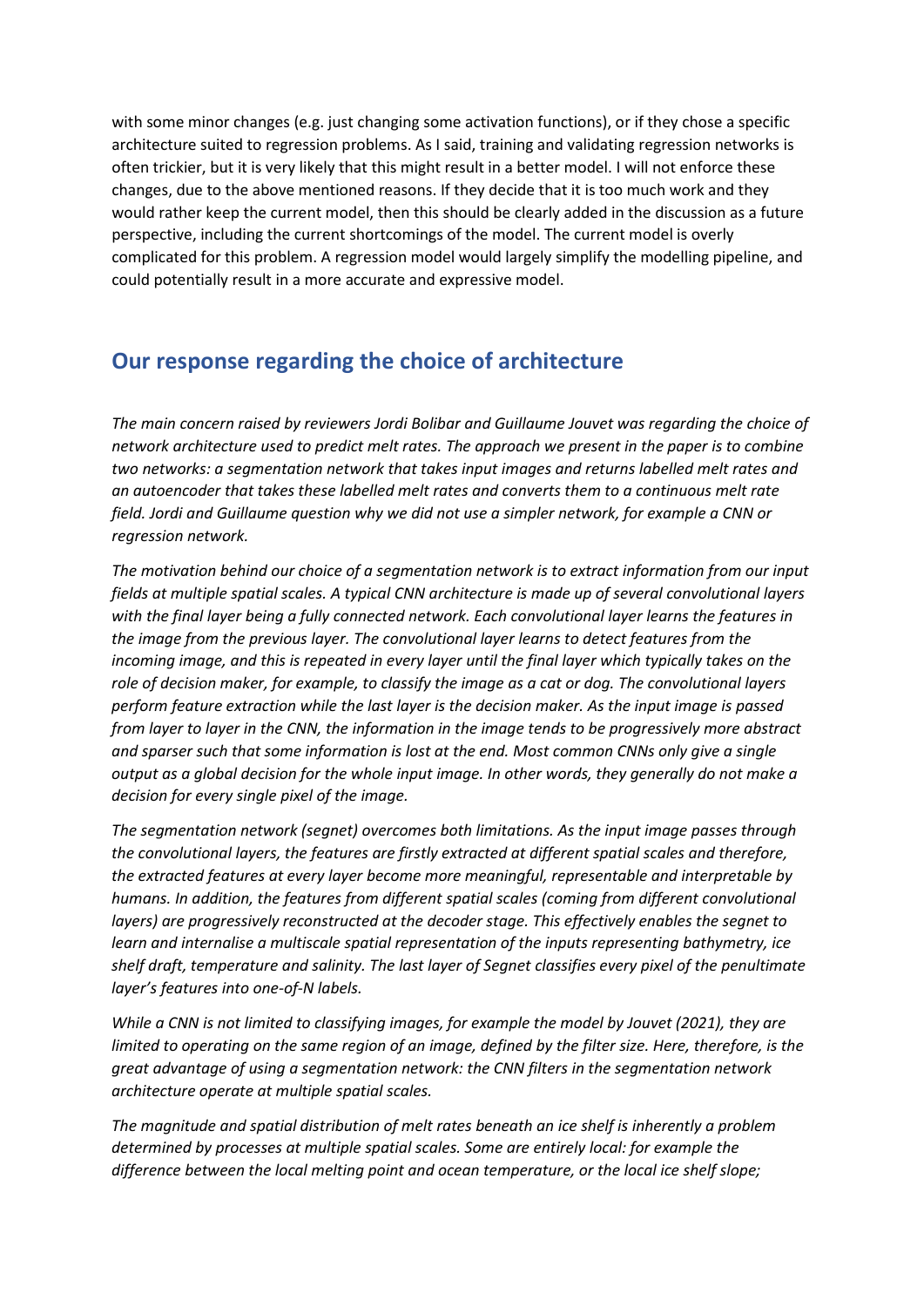*whereas some are nonlocal: for example the path that meltwater plumes take from deep grounding line points, and overall circulation beneath the ice shelf. Thus, our approach makes use of the multiscale learning enabled by the segmentation network architecture to predict melt rates using local and nonlocal features in our input images.*

*The downside of our approach is that, since the segmentation network is designed to output labelled images, we then need to convert these labels to a continuous melt rate field in order to have a useful output that could be deployed directly within an ice sheet model. In practice this is only a minor inconvenience since the output from the first network serves directly as the input for the second network.*

*There are also clear advantages to having two distinct networks. The segmentation network ultimately does the heavy lifting, extracting features in an image at various spatial scales to predict where there might be strong ice-shelf melting, some refreezing, etc., which it assigns as labelled regions of the image. The autoencoder network, with an architecture typically used for denoising an image, only needs to learn how to convert from labels to a continuous field. An autoencoder is very suitable for this since the problem is somewhat analogous to taking a compressed pixelated representation of an image and extracting the original. In this context, the 'compression' is that melt rates are only represented by N labels. Each network specialises in its respective task, and, for example, the second step goes some way to 'regularise' the output melt rate field, since part of what the autoencoder learns is that the melt rate field is generally quite smooth. Essentially, the autoencoder interpolates between the discrete labels from the segmentation network so that a generally smooth map is achieved. This also enables this map to be more interpretable to human users and more useful for input into an ice sheet model.*

*We accept that justification for our choice of architecture is largely missing from the manuscript, and we will add a condensed explanation of this in a revised version.*

*Jordi Bolivar states that our choice of architecture is 'quite bizarre, since this problem is clearly a regression problem, not a classification/segmentation one'. From a machine learning point of view, prediction is an extrapolation problem, and not interpolation. If we treated this as a regression problem there would indeed be no need for the second autoencoder, and the model becomes an endto-end model. However, such an end-to-end model would struggle to learn the extrapolation problem and is known to have poor generalization ability in the event where it is presented with data different from what it has been trained on. Furthermore, as mentioned by Jordi, regression problems for physical systems are trickier to validate, as one needs to make sure that the model is learning the physical relationships for the right reasons. So, in an end-to-end model, there is no guarantee that the model is learning the physical relationships. One of the novel aspects of our methodology is that we are able to circumvent this problem by casting the prediction problem as a sequence of a classification problem followed by interpolation problem.*

*Jordi Bolibar references a section in our manuscript regarding an alternative architecture that we tried to use to avoid having two distinct networks. The line numbers he refers to appear incorrect, but we assume he is referring to lines 337-339: 'We developed and tested an architecture that combined both DAE and segmentation components into one network, however this proved harder to optimise than the approach we have presented here.' As Jordi Bolibar explains, this network is solving a regression rather than classification problem, since its output is a continuous melt rate field, although it is not a CNN network. Once again, we accept that we did not go into sufficient details in our manuscript about alternative architectures that we tried for this problem, and we can provide more detail on this point in a revised manuscript. As we stated in the manuscript, this architecture proved much harder to train. This is not surprising, since the Segnet is solving a multiclass*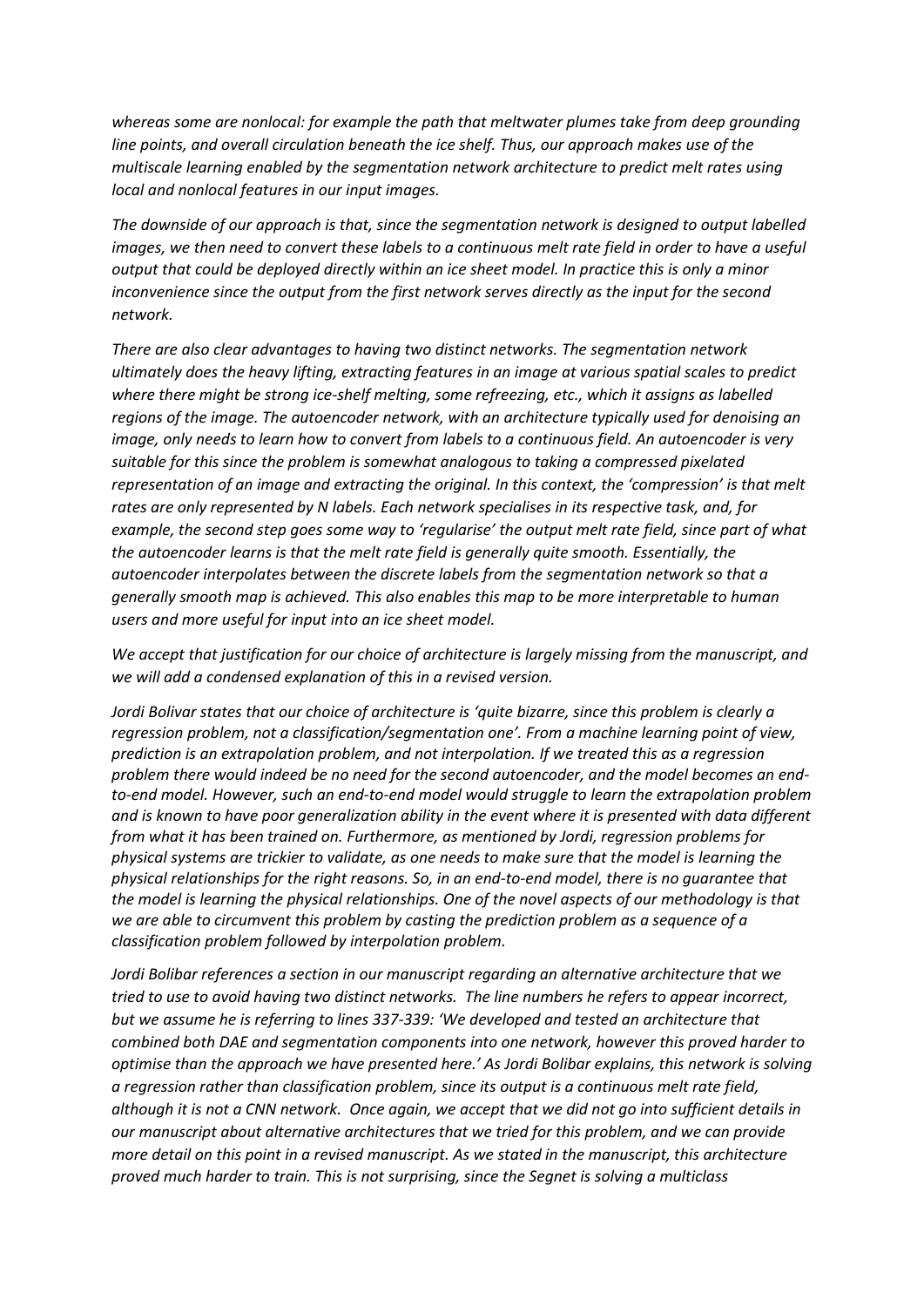*classification problem while the DAE is solving an interpolation problem (as a nonlinear regressor). It is tempting to combine both networks into a single integrated network, since the architectures are visually similar, however each network solves a different problem and so any attempt to optimise the single integrated network will only favour one over the other.* 

*Guillaume Jouvet specifically mentioned U-NET architecture as an alternative. U-NET is a very similar architecture to the segmentation network that we have used, only differing in how information is transferred from pooling to unpooling, and thus also results in a labelled image. Since the output of U-NET would also need to be converted from labels to a continuous melt rate field, and the main concern seemed to be regarding our choice of using two networks rather than one, we do not understand how this approach would improve on, or differ significantly from, our own. From previous research in related applications (e.g. lung segmentation), it was shown that both Segnet and U-NET show similar accuracy performance but that Segnet is computationally less intensive (Saood & Hatem, 2021)*

# Review by Timothy Smith

#### **Specific Comments**

Making predictions with an ML surrogate is much cheaper than running an ocean model, but the training is not free and can be quite computationally demanding. The authors allude to this in Line 64:

"Since the computational cost of a machine learning algorithm is insignificant once it has been trained,"

However, I think it should be mentioned in this way in the abstract and earlier in the introduction, e.g. around Line 39, since model training can be a major computational expense in ML for high dimensional problems such as those in the geosciences. Moreover, I think the paper would be strengthened by providing some estimate of the computational costs of training and and making predictions with MELTNET. This could be as simple as a table with training and validation walltime for each network, along with the architecture (e.g. was this on a laptop or run in the cloud? how many nodes/cores/threads were used?). Providing these details would help quantify the statement that predictions are almost free, and would help establish to the community that, generally speaking, ML based emulators are worth pursuing.

*Training of the submitted version of the segmentation network, which was by far the most computationally expensive, took less than 24 hours day on an NVIDIA Quadro K5200 GPU. The much larger computational cost is associated with running the thousands of NEMO simulations to create the training set that the network is trained on. Calculating melt rates from an input once trained takes MELTNET ~0.05 seconds. We will add more information/discussion regarding computational cost in a revised manuscript.*

Lines 101-105: I have a philosophical disagreement with using the temperature and salinity conditions at the icefront instead of using the open boundary conditions to NEMO. MELTNET is an emulator for NEMO (as far as I understand), and therefore it should not use anything that NEMO produces as an input. Rather, it should be given the same boundary conditions and then bypass NEMO altogether. It is fortunate and also useful to note that using either of these conditions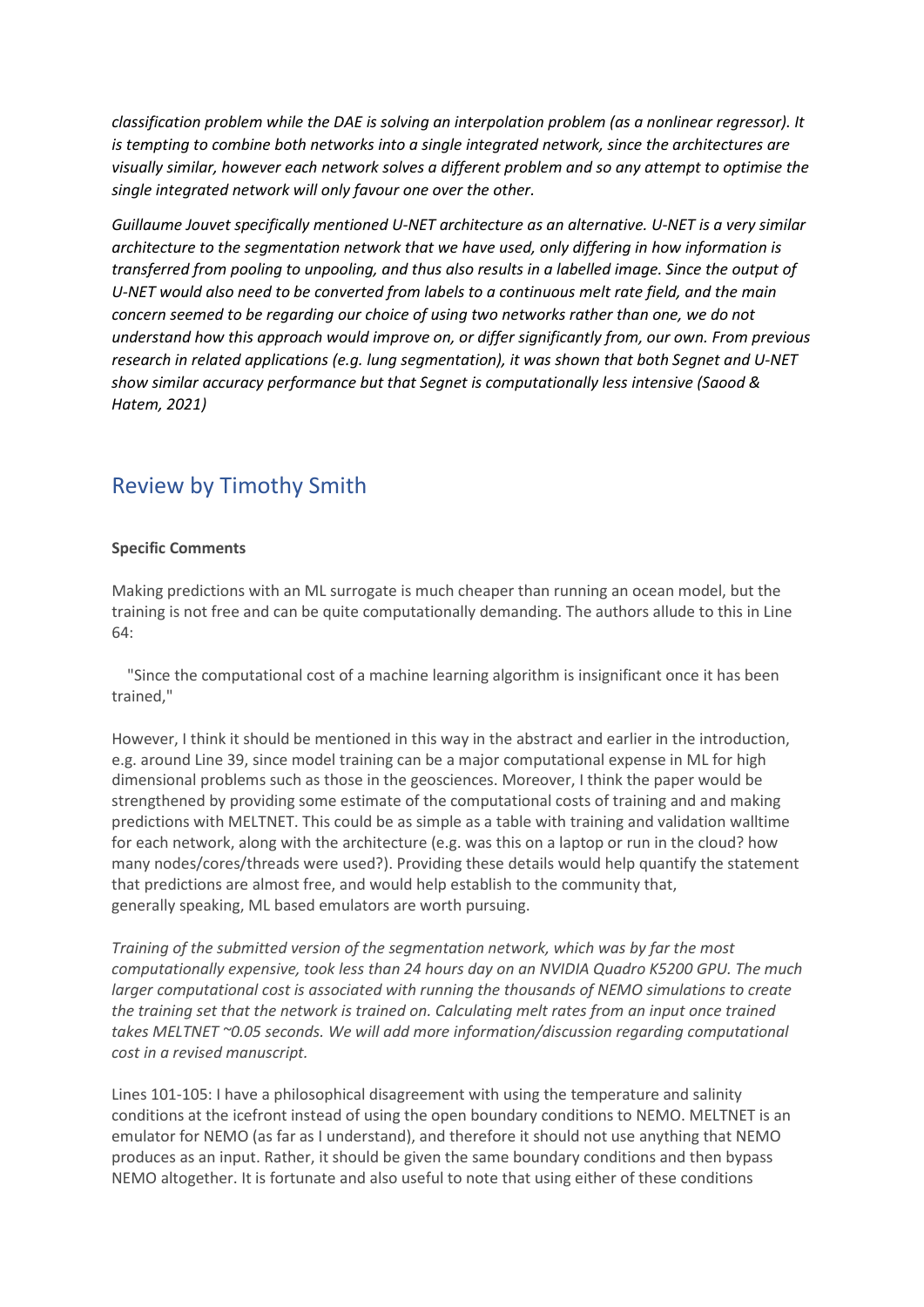provides essentially equivalent result, since this provides an exciting opportunity in the case where ample icefront T/S data are available and could be used as inputs to MELTNET. However, in this paper MELTNET is being presented as a NEMO emulator, so I recommend keeping this note, but using results based on using the same forcing for NEMO and for MELTNET.

*The reviewer raises an excellent point and we did discuss this very same point at length during our experimental design phase. There are presumably no simple answers here, but as the reviewer points out, our results are insensitive to these choices. We agree with the reviewer that if MELTNET is considered an 'emulator' of NEMO then it should not be given anything from NEMO as an input, and we were initially reluctant to do this in case it provided an unfair advantage. Due to the idealised nature of the ocean modelling setup (e.g. no surface forcing), we think there is little water mass transformation occurring between the northern boundary and the ice front. For this reason, the results were fairly insensitive to this choice. The reason we ended up using ice front NEMO T+S as input to the network was that this would make MELTNET a more useful tool for ice sheet modellers moving forward and is more consistent with other parameterisations (Burgard et al. 2022). In terms of future climate forcing – open ocean T+S conditions are unlikely to change markedly around Antarctica, and instead the main driver of change is expected to be processes such as a deepening of the thermocline near and beneath ice shelves, enabling warmer water to access the ice shelf base. Therefore, we believe ice sheet modellers would find it more useful to be able to force MELTNET with ice front conditions than open ocean conditions.* 

Lines 262-270 and 309-314: The comparison to PICO and PLUME in this paper is entirely appropriate. However, in some sense the comparison is unfair since these models are calibrated by tuning 2 global parameters while MELTNET has many degrees of freedom which are optimized during training. One could argue that to make the comparison as fair as possible PICO and PLUME should have spatially varying parameters, which should be calibrated. PICO and PLUME are not used in this way, so I don't think this should be implemented, but it raises a couple of points that I think are worth discussing.

• Some details on MELTNET should be included, such as: the degrees of freedom (i.e. number of nodes) for each layer, the number of layers in each stage of the model, and the cost function that is optimized during training (is it simply the norm of the model/data misfit? is there regularization used to penalize large weights?)

*We will add this information to a revised version of the manuscript.*

• The PICO and PLUME parameters are not really optimized, but "hand tuned" so I would suggest changing that wording, especially since MELTNET \*is\* optimized (trained). Additionally, I think that the difference in degrees of freedom could be worth mentioning. In a sense, one could make the argument that the neural network is a way of capturing the additional degrees of freedom that we would want to have in the PICO or PLUME models (for instance with spatially varying parameter fields) but that we don't know how to specify. All in all - I think some discussion or hypotheses for potential reasons on why MELTNET outperforms these models would improve the paper.

*We admittedly skip over the details of this in the submitted manuscript but the PICO and PLUME parameters are optimised – we use MATLAB's fmincon optimisation function to find the parameters for each model that minimise our chosen cost function. We will provide more details on this and we agree that more discussion around differences in degrees of freedom is warranted.*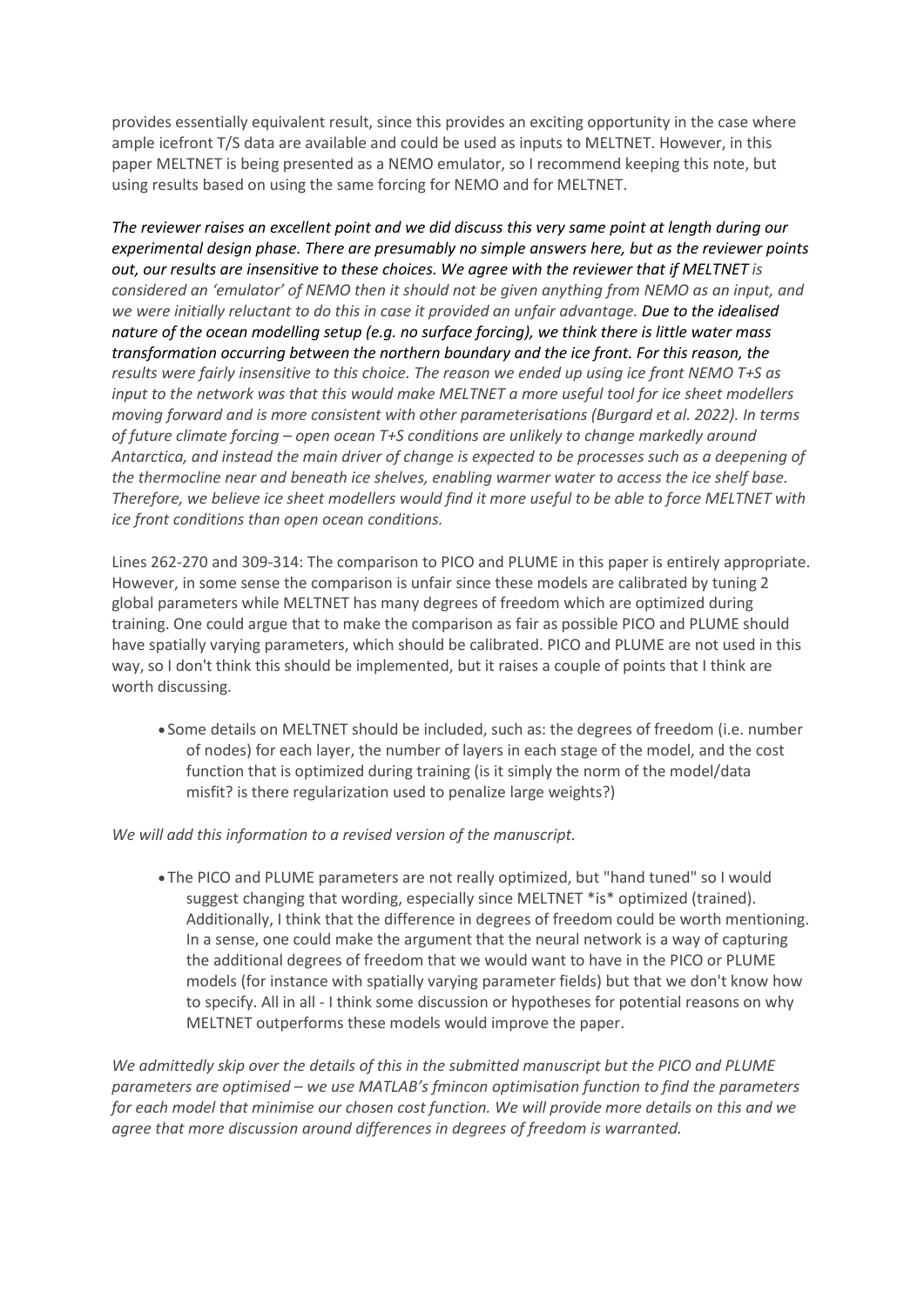*We will implement all minor comments suggested by Timothy Smith in a revised version of the manuscript.*

# Review by Jordi Bolivar

*Note: major comments related to network architecture were extracted to be addressed separately above.*

## **1.2**

Another aspect of the modelling framework that I believe should be improved is its validation. According to the manuscript, only 5% of the dataset is used for validation, which seems extremely low. The authors justify this low fraction of data for test arguing that this maximizes the training dataset, thus improving the overall model performance. This is even more surprising knowing that this is in fact a surrogate model, whose training and validation data can be generated at will. Expanding the validation dataset would be as easy as generating more synthetic ice-shelf geometries and running NEMO on them. From Figure B4 we can see that the train performance plateaus at around 2500 synthetic cases. However, there is no information on how the test set impacts the performance. In machine learning it is essential to monitor the simultaneous evolution of the train and test performance, since they give important clues regarding overfitting or underfitting.

Some extra analyses should be performed in order to improve our confidence in the surrogate model(s):

• I believe the test dataset should be expanded. 5% might (or will likely) not be enough to correctly evaluate the out-of-sample model performance in a large variety of ice-shelf and ocean configurations.

• The test performance should be added to Figure B4, in order to track its evolution with different dataset sizes. If computational costs are behind the use of just 5%, I would still encourage the authors to expand it as much as possible, and then add these reasons explicitly in the manuscript.

*It is correct that, since MELTNET is trained using synthetic data, we are not limited by the size of our training set - except in terms of the computational cost required to run the NEMO simulations (which is not insignificant). However, perhaps there is some confusion because the accuracy plotted in Figure B4 is validation accuracy, not training accuracy. We can add a line showing training accuracy in the same plot and we can expand the size of the overall training set (which would also increase the size of the validation set) to provide further evidence that the size of the validation set is sufficient.*

#### **1.3**

Another downside of the manuscript is the lack of transparency regarding the model details. The main issue in my opinion is the fact that the model source code is not open-source. There is only a statement saying that the synthetic geometries are available upon request, without any mention of the model code itself. This makes it even harder to review the model, and goes against the open science values from journals such as The Cryosphere. Many of my doubts or questions could have been directly resolved by checking a properly documented repository on GitHub (or elsewhere).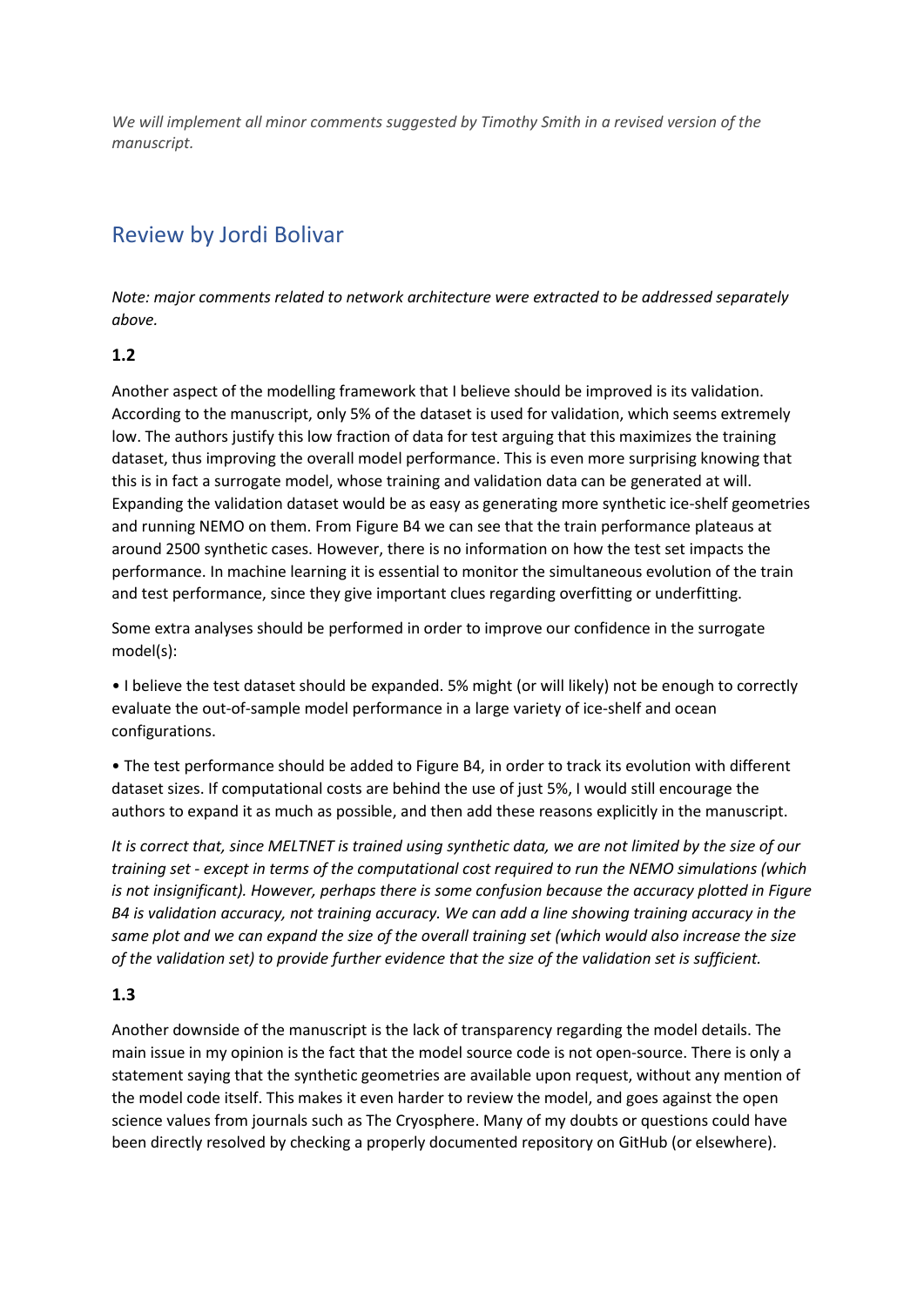Therefore, I strongly encourage the authors to share their source code in a public repository. By making it citeable (e.g. using Zenodo), there are virtually no downsides to sharing it.

#### *We will add GitHub repository with the model code to a revised version of the manuscript.*

This has also been commented by the other reviewer. I think overall there is a lack of details regarding the model configuration in the manuscript. I understand that the authors do not want to flood the text with technicalities, but it would still be interesting to know a little bit more about the model in an Appendix or Supplementary material. Details regarding the optimizer for the gradient descent, regularization techniques used to avoid overfitting, learning rates, etc...

*We will add more details on the model, including specific details mentioned above, in a revised version of the manuscript.*

## **2.0 Specific comments**

*All minor comments will be implemented as suggested in a revised version of the manuscript, but a with a few exceptions that we address directly below:*

**L133** A simple leaky ReLu could have sufficed, which is also less computationally expensive

*We tested leaky ReLu and found that the swish activation function outperformed it. The Swish activation function is bounded below (meaning as x approaches negative infinity, y approaches some constant value) but unbounded above (meaning as x approaches positive infinity, y approaches infinity). However, unlike leaky ReLU, Swish is smooth (it does not have sudden changes of motion or a vertex). Unboundedness is desirable for activation functions because it avoids a slow training time during near-zero gradients — functions like sigmoid or tanh are bounded above and below, so the network needs to be carefully initialized to stay within the limitations of these functions. Being bounded below may be advantageous because of strong regularization — functions that approach zero in a limit to negative infinity are great at regularization because large negative inputs are discarded. This is important at the beginning of training when large negative activation inputs are common. In addition, Swish's non-monotonicity increases 'expressivity' of an input and improves gradient flow. The smoothness helps optimise and generalise the performance of Segnet and autoencoder. We will add the above details to a revised version of the manuscript.*

**L283-284** It is also unclear why the performances of the two parametrizations are not included. One would expect to see the comparison here, otherwise there is no baseline performance to compare with.

*The purpose of this plot is to show visually how the sampling from distribution of scores works out in practice. A comparison to performance of the two parameterisations is shown in Figure 5.*

**Figure 4** "Note the colour map gradient is not linear, but is greatest around zero, to make it easier to distinguish the magnitude of melting/refreezing over the bulk of the ice shelves." What do you mean? To me the colourmap from the plot appears to be linear.

#### *The colour axis interval is constant but the colourmap gradient is not linear, for the reason stated.*

**L315** Indeed, this study has focused on modelling the spatial information of ice shelf melt. Modelling of the temporal dimension remains untackled, and it might prove more challenging to do (see e.g. Bolibar et al. (2020) The Cryosphere). A validation in the spatial dimension doesn't ensure a good performance in the temporal dimension, which would be mandatory for any real world application as a surrogate for NEMO.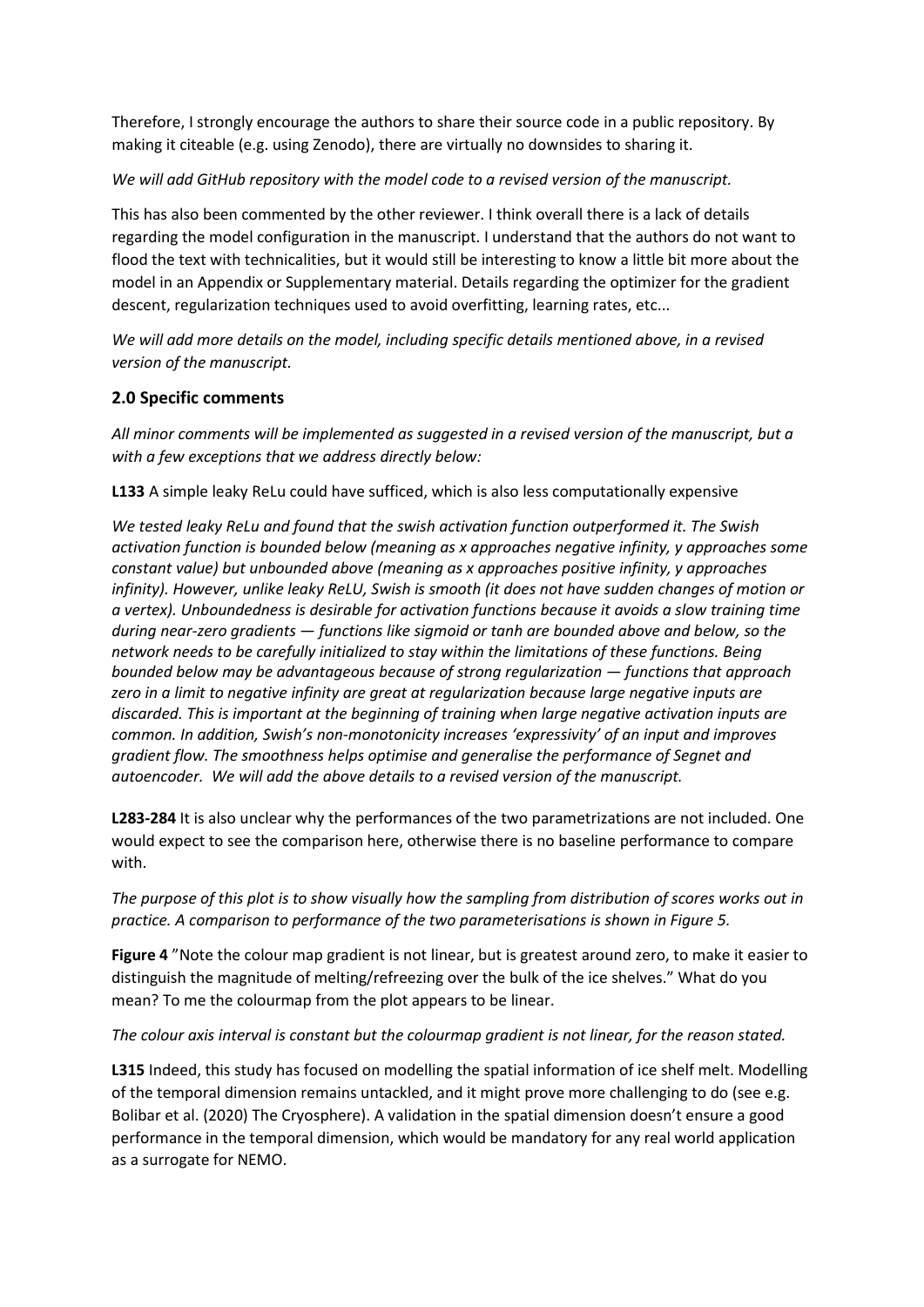*We do not see this as a major limitation of the model we present. In the context of Antarctic ice shelves, melt rates vary as a function of ice shelf geometry and ocean forcing, both of which will vary as a function of time, and both of which are inputs to the network. Therefore, assuming the system has had sufficient time to adjust to any changes in forcing, we should expect the network to capture this temporal dimension. Variability at very short timescales, for which the cavity circulation has not had time to adjust to, is unlikely to be relevant to large-scale ice sheet simulations.*

**L331** Do you mean to the surrogate model? How would you add new physical processes to a surrogate model? I am not sure this is that straightforward to achieve. This model acts as a black box here, it just can be trusted because it is emulating a physical model that can be well understood.

*New physical processes can be incorporated into the network automatically if they are included in the ocean model that network is trained to emulate.*

# Review by Guillaume Jouvet

*Note: major comments related to network architecture were extracted to be addressed separately above.*

The most convincing to me is the fidelity result of the ANN to the instructor NEMO, but then I think it would be good to clearly give clear numbers and report it in abstract and conclusion. You may choose a metric and state how far (in %) is MELTNET solutions from NEMO? By contrast, I unsure that comparisons with other simpler models should be too elaborated. E.g. Fig. 4 is useful as it shows that the loss in accuracy between MELTNET from NEMO is small/negligible compared to the discrepancy between low and high complexity models (PICO vs PLUME). I think that is enough as I expect the paper mostly to focus on the accuracy of the MELTNET to reproduce its instructor model - - the in-between model comparisons being a substantial task to make sure this is done fairly (I don't have the expertise to assess this). From Fig. 4 I retain that comparing MELTNET with other models is roughly the same as comparing NEMO with others as the two are (hopefully) very close to each other (as the ANN makes a very good job). This also means that the rest is a pure comparison of models no longer involving deep learning, and this may go beyond this scope of the paper. In conclusion, I would probably keep the comparison with PICO & PLUME rather concise, and favor MELTNET/NEMO comparisons.

*We agree that it would be helpful to provide a metric in the abstract that directly compares the performance of MELTNET with NEMO, as this will be one of the things readers will want to know from the outset. We would prefer to keep our comparison with the PICO and PLUME parameterisations, however, since these are commonly used by the ice sheet modelling community and so a detailed comparison is the most likely approach to convince modellers that MELTNET provides a useful alternative.* 

The main point of using deep learning emulators is the huge computational gain versus minor loss in accuracy. While you have quantified the accuracy (Fig. 4), it is a pity that you do not do it for computational time. What speed-up? I expect several orders of magnitude. Quantifying the computational time is essential for your paper. You may also comment on the fact ANNs run extremely well on GPU (which is not the case of CPU), giving another important advantage of your method (compared e.g., to NEMO which may not take the same advantage on GPU).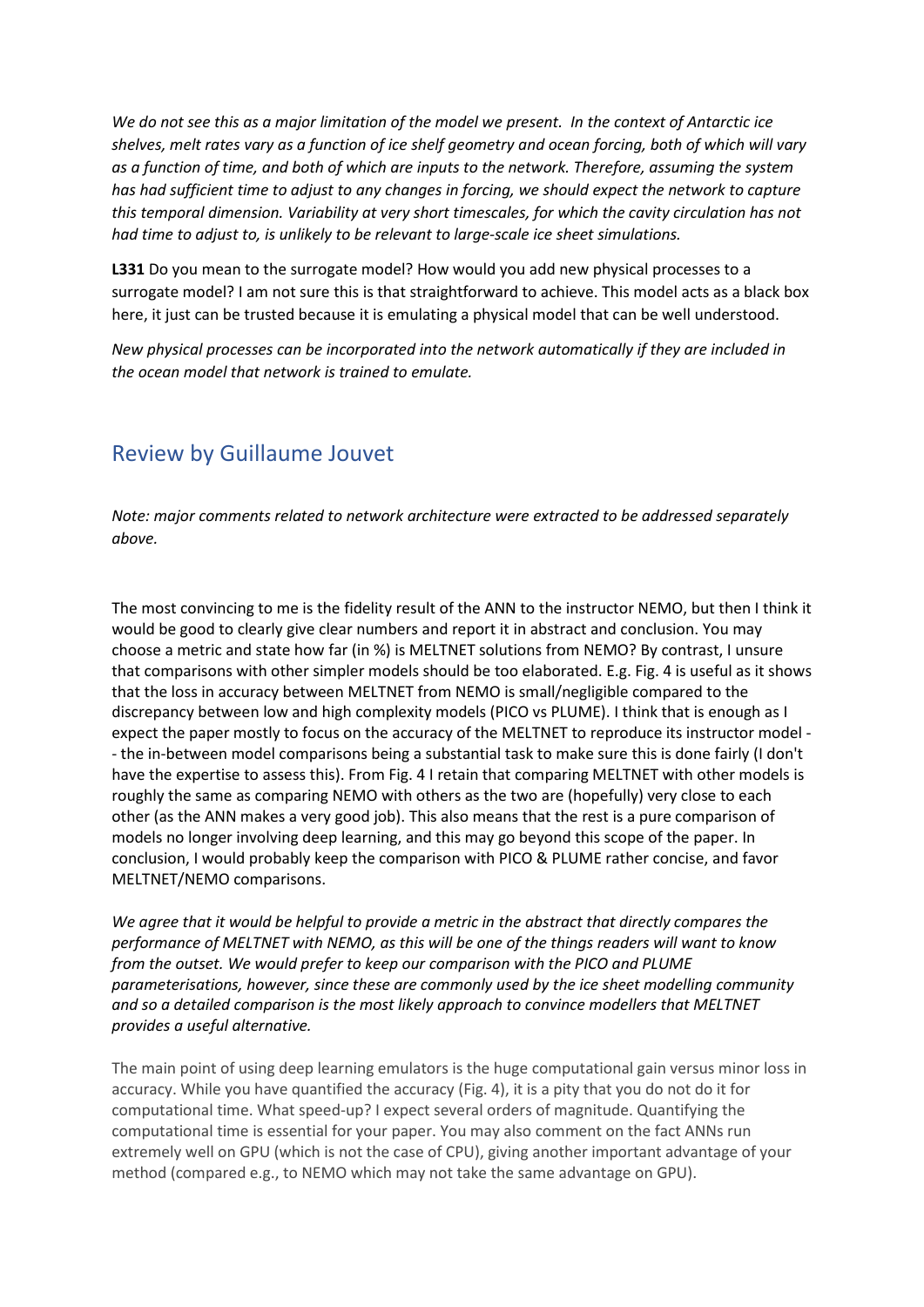*In line with similar comments by Timothy Smith, we will add more discussion and specific numbers regarding the computational expense of this approach compared to others in the paper.* 

I think the paper can be made more efficient by moving technical machinery in Section 2.3.1 to appendix. The generation of synthetic geometries is necessary, but of lower interest. Moreover, using a GAN is an elegant strategy, but this is probably nonessential.

*We will section 2.3.1 to the appendix, as suggested, although information regarding the GAN is already almost all in the appendix and we feel what is included in the main text is a bare minimum needed to understand our approach.*

I think Section 2.2 should come first for the sake of clarity. It sounds more logical to first describe the physical model, and then the ANN you design to learn from the physical model as the choice of the ANN architecture is motivated by the type of emulated physics.

*We will move section 2.2 to the start of the methods, as suggested.*

Why not using Antarctica and Greenland real topographies to generate ice shelf geometry? This would avoid to generate synthetic geometries?

*As we state in the paper, there are insufficient real world examples of ice shelves to make a useful training set for our machine learning approach. In particular since we choose to predict melt rates beneath entire ice shelves, rather than subsets of ice shelves. As explained in our response to questions about the choice of architecture, this is an intentional choice to allow for the possibility of the network to make predictions based on non-local general circulation processes rather than just local melt processes.*

*We will implement all minor comments suggested by Guillaume Jouvet in a revised version of the manuscript, with one exception:*

For clarity, I think you should call MELTNET like NEMO-trained MELTNET or at least include NEMO as you may train MELTNET with other models.

*It is certainly true that the approach we have used is not limited to being trained by NEMO, and we can add a comment regarding this in the paper, however we prefer to keep the name of the model concise and since only one version of the model exists we do not feel that it is necessary to specify in its name which ocean model the network has been trained on.*

# References

Saood, A., Hatem, I. COVID-19 lung CT image segmentation using deep learning methods: U-Net versus SegNet. *BMC Med Imaging* **21,** 19 (2021). https://doi.org/10.1186/s12880-020-00529-5

Jouvet G, Cordonnier G, Kim B, Lüthi M, Vieli A, Aschwanden A (2021). Deep learning speeds up ice flow modelling by several orders of magnitude. Journal of Glaciology 1–14. https://doi.org/10.1017/ jog.2021.120